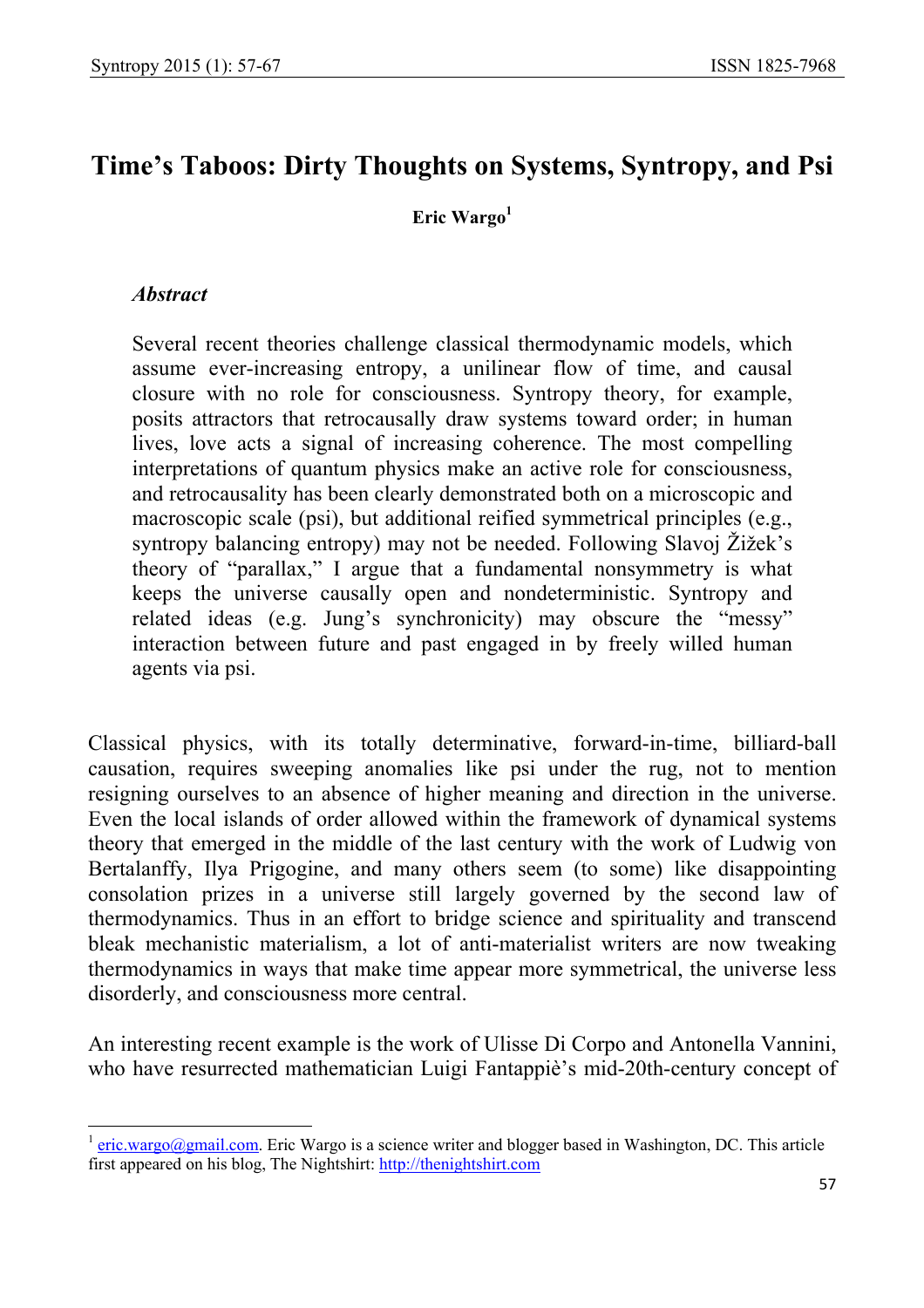"syntropy," a postulated countervailing principle to entropy, drawing systems toward complexity, coherence, and order [1].

Syntropy is retrocausal: Future nodes of convergence and harmony, or "attractors," exert a pull on the past, according to Di Corpo and Vannini. On the molecular level, special properties of hydrogen bonds (the "hydrogen bridge" discovered by Wolfgang Pauli) make water a uniquely syntropic medium, capable of organizing itself and serving as the basis for the emergence of complex, anti-entropic biological systems out of the entropic, prebiological matrix. In humans and other sentient organisms, emotion acts as a signal current from future attractors; love is a signal of being on a harmonious, life-conducive path, whereas anxiety signals deviation from it. (Thought, by the same token, reflects signals from the past, based on learning and experience.) In this view, as we move toward the future state of order, information is increased or at least, it does not lose ground in the information/entropy see-saw.

The authors draw on a wide range of research, from quantum mechanics to systems theory to findings in parapsychology, to support their argument. They point for instance to anomalies that seem to indicate consciousness's power to reverse or inhibit entropy. Robert Jahn and Brenda Dunne's famous experiments with random event generators at the Princeton Engineering Anomalies Research (PEAR) lab showed that directed attention reduced randomness in the machines; this sort of effect has been found in many different types of experiments in many different laboratories. The authors also invoke Rupert Sheldrake's arguments about "formative causation"—the notion that there is an extra-genetic template guiding the development of complex organisms and preserving a "memory" of past experiences of a species.

Presaging and hovering over syntropy theory and other 'complementaristic' attempts at a more meaning-congenial synthesis are Carl Jung's theories of synchronicity and archetypes, which were, in their day, also intended to supplement the cold meaningless thermodynamic universe with a sense of meaning, purpose, and direction [2]. Synchronicity, Jung's proposed 'acausal' connecting principle, was perhaps what we would now call a retrocausal principle, in which events are, as in syntropy, drawn toward some future coherence. Archetypes, the nodes of this coherence, are much like Plato's "ideal forms" and Di Corpo and Vannini's attractors—patterning structures latent within the collective unconscious and giving direction to our lives and fates.

Such ideas appeal to our human love of balance and symmetry: The expansive, dissipative past, born in a primordial explosion, seems to demand a receptive orderly destiny to cozily balance things, lest it all end in chaos. But is that really the case? Is it really impossible to account for complexity and order, explain psychic anomalies,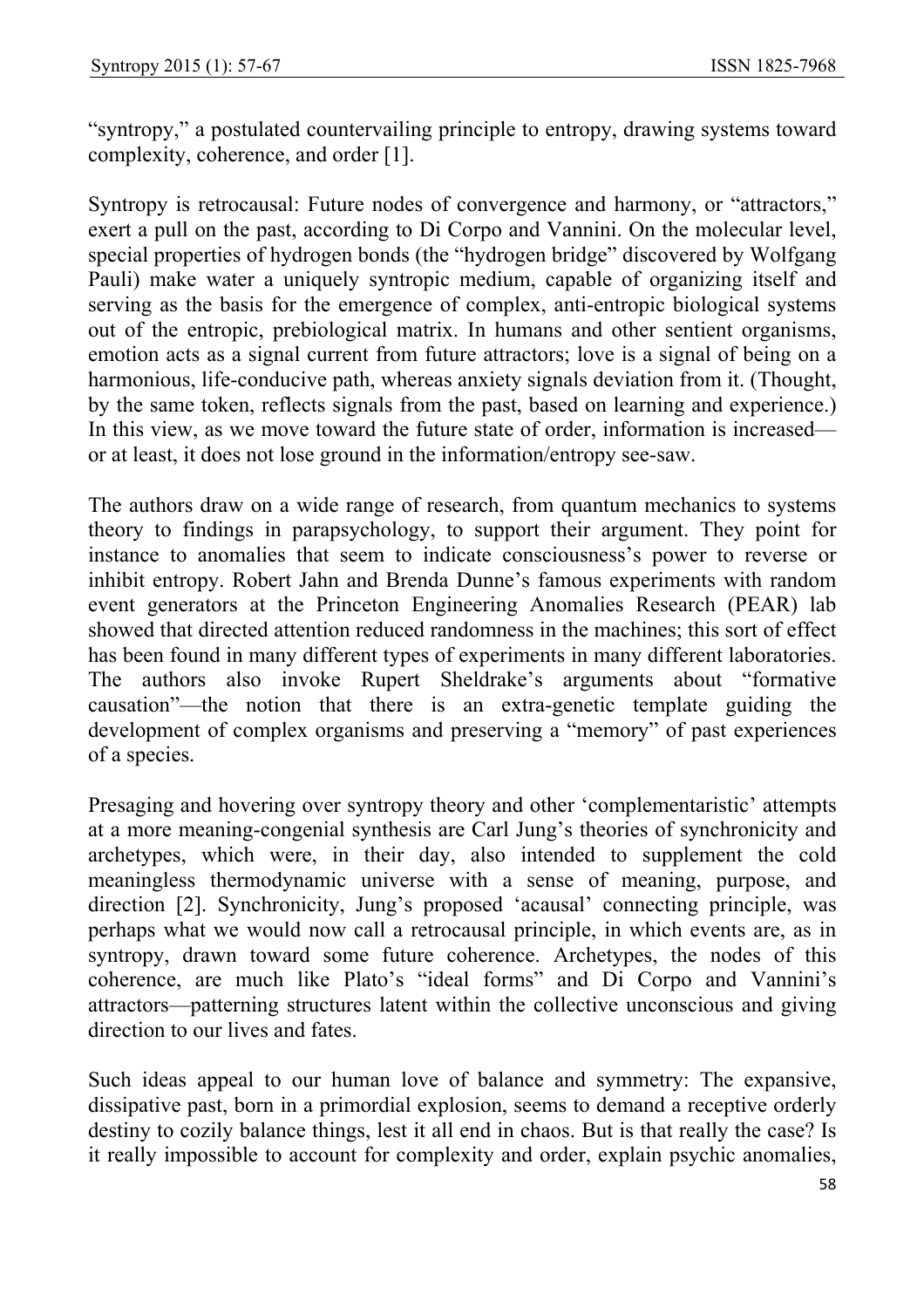and make a home and a role for consciousness without departing from a traditional systems framework?

#### *Balance Within Imbalance*

In thinking about systems and complexity, I have always taken inspiration from Erich Jantsch's breathtaking 1980 summa, *The Self-Organizing Universe* [3], which beautifully described how entropy-exporting (or "dissipative") systems arise and flourish and complexify—and give rise to meaningful order—within the traditional principles of thermodynamics. Dissipative systems generate complex emergent forms, including not only the complex forms of galaxies, animal and plant life, and the brain, but also the regularities of social existence and universal symbolic structures related to our life as humans, including the most profound cultural symbols. I suggest that systems theory, and its more recent offshoots like chaos theory, fractal geometry, and so on, can go a long way toward explaining the "balance within imbalance" of the cosmos without invoking new complementary principles.

For example, orthodox systems theory demands no syntropic attractor to account for the geometrically perfect, chambered shell of a nautilus, and doesn't even suggest there is a blueprint for it within the mollusk's DNA. A very specific schedule of protein synthesis and chemical reactions triggered by DNA transcription gives rise to cellular structures, which give rise to further structures, in a kind of recursive cascade of emergent forms of increasing complexity; the adult form of the animal, including the intricate structure and pattern of its shell, is a more or less predictable outcome of its growth and energy exchange with its environment.

What's more, even mechanisms for 'Lamarckian' morphological change over the generations in response to life events and environmental pressures are now being revealed through epigenetics: Changes to the cellular environment alter gene expression, with no need to invoke something like Sheldrake's morphogenetic fields. The symphony of molecular and cellular processes is mindbogglingly intricate, but there is no reason or need to think that the final completed form of the animal is (retro)causative in some abstract Platonic fashion, or that there is any prototype for the nautilus either ahead in the future or out there in some nonlocal informational ether.

Attractors as chaos theory understands them (versus in syntropy theory) are regularities that emerge as a result of multiple interacting variables that produce feedback loops in the "phase space" of a complex system; these exert a kind of gravitational attraction toward a certain form, like a whirlpool, but there are no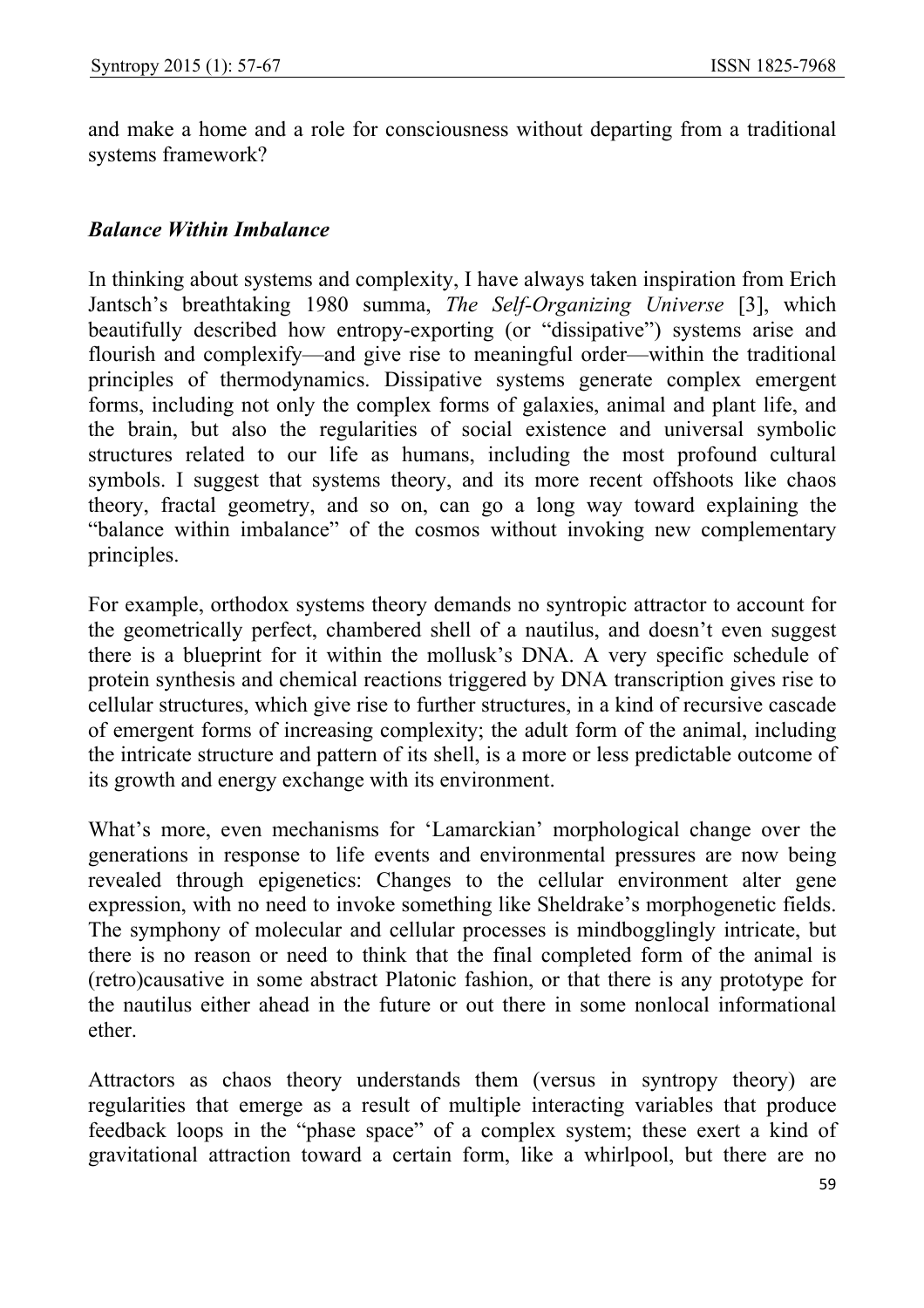blueprints for them. It's just that the myriad mutually interfering/balancing forces create a regularity of outcomes that looks in hindsight somehow intentional, orderly, and even intelligently designed. Elsewhere I have invoked this understanding of attractors in thinking about now misrecognized psi leads to apparent synchronous occurrences in our lives [4]; the difference from Jung's concept of synchronicity or from Di Corpo and Vannini's concept of syntropy (at least as I interpret both of these theories) is that the attractor, the meaningful pattern, is a result, not a cause.

One of Jung's important insights about religion was that humans personify abstract functions and forces in order to conceptually manipulate them using the familiar metaphors of social interaction ("negotiating" with gods and spirits, for example). Yet his archetypes are themselves sort of artificial personifications—or you might say, mechanizations—of universal human psychic and experiential regularities. The fact that humans everywhere experience certain common themes like heroism and motherhood and the ironic self-undercutting of the "trickster" arguably just reflects the regularities of the mindbogglingly complex systems (within systems within systems…) of human life and mind (including psi, in the case of the trickster), not the machine-like patterning and organizing activity of a preexistent organizing psyche.

I am suggesting that there is no real blueprint for our unfolding "out there" in the collective unconscious, or in the future as understood by syntropy theory. We are radically free agents, and it seems important not to lose sight of this in our attempts to rescue order and meaning (and meaningful anomalies) in the universe. Syntropy and related ideas may be reifying the regular outcomes of systems whose complexity just happens to exceed our human capacity to grasp.

# *Penetrating Time*

Where I strongly agree with both syntropy theory and Jung's theory of synchronicity, however, is that I think consciousness plays a crucial, decisive role in making our future and shaping reality. Many interpretations of quantum theory insist upon this. And I also strongly agree that the crucial X-factor missing from the standard thermodynamic picture is specifically the future's ability to affect the past via consciousness (i.e., psi). Systems and attractors, even if they are not determinative, are indeed atemporal, and a future systems theory will need to accommodate consciousness's ability to penetrate the veil of time.

Some portion of the uncanny regularity we detect in our lives arises from how we unconsciously cast meaning forward and reel it in, responding to our own future potentialities [4]. This may include even "we" as observers of other, natural and biological systems (like the slimy systems that produce mollusks and seashells)—and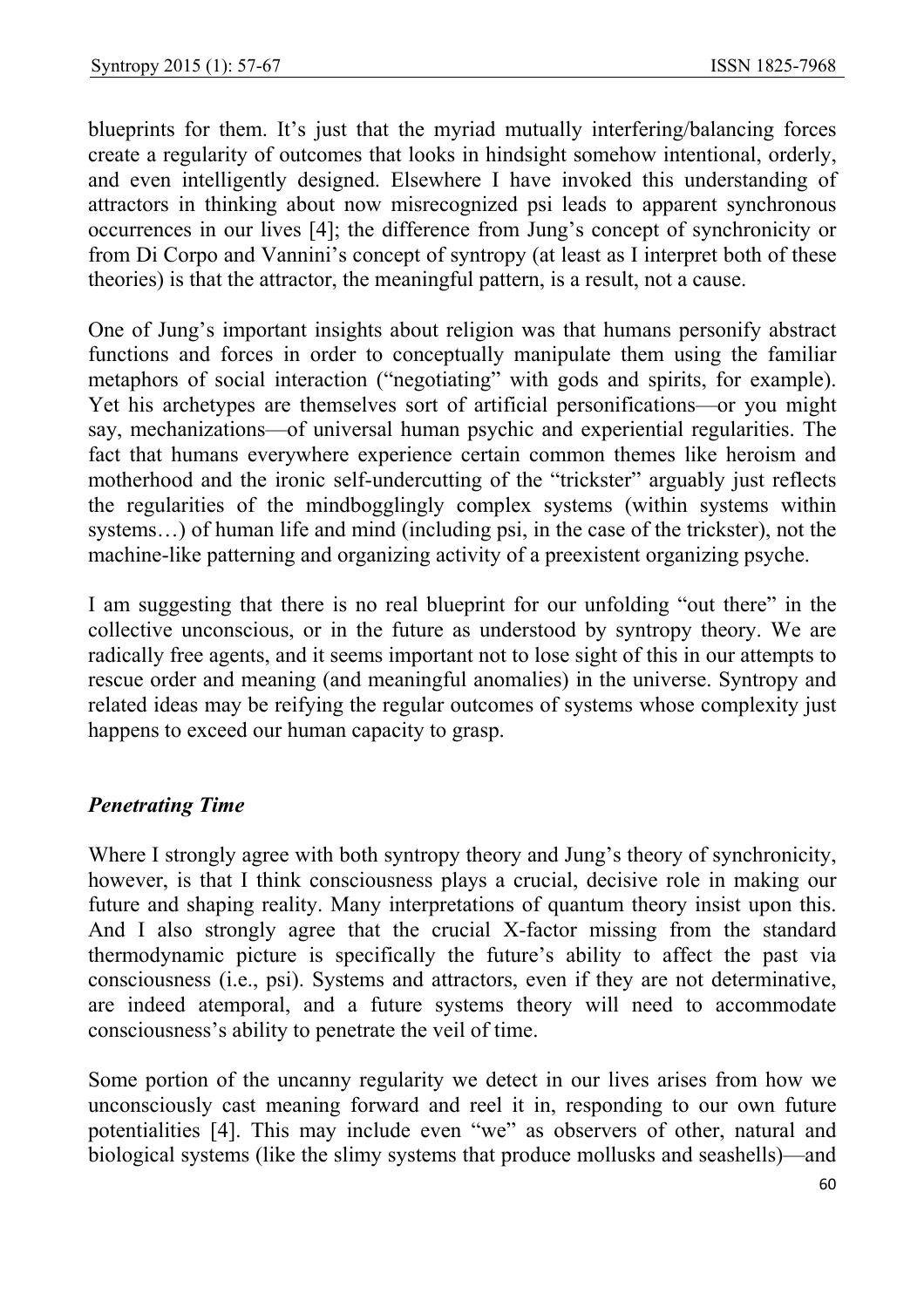thus we may even, without knowing it, be co-creating the systems of the natural world. In other words, our fate as well as the fate of systems under our purview and observation emerge from a pattern of interaction with the field of future potentialities that we unconsciously detect and respond to, ever misrecognizing (or 'misunderestimating') the creative role of consciousness in the whole picture. (I even wonder if some of the effects of globally changing biological systems described by Sheldrake, such as lab animals on one continent learning a new task more readily after conspecifics are trained on that task on another continent, may reflect the role of *human* consciousness, i.e. the knowledge and intentionality of the experimenters, in shaping those systems.)

Yet, while psi appears to be an interaction with the future (and past), I would suggest it is not symmetrical with entropy, and not some kind of natural, born complement, like yin to yang. This may seem like a quibble, but it actually makes a world of difference, because it restores an instability or imbalance—indeed, incoherence—that should be a prerequisite for the real existence of free will. Noncoherence, the nonidentity of things with themselves—what Slavoj Žižek calls "parallax" (and Buddhists call "no self")—is essential to the openness and nondeterminism of the universe [5].

The past is half of time, but its complement is purely virtual or imaginary, and the boundary we call the "present" may not be a knife edge but a blurry mess, with latent potentials extending well into the past and future, insofar as they remain unobserved and unmeasured. This would open up a whole realm of PhilDickian effects. If psi is related to the perception of quantum potentials and probabilities rather than an "already existing future" [6], its sphere of influence may be precisely this asymmetry in the order of things (i.e., parallax). Both the mind and our culture balk at such an asymmetry, though, as well as at the notion that the past and future can interpenetrate. Although they offer a way for the future to affect the past, concepts like syntropy and synchronicity also paint a picture of a pristine, family-friendly cosmos in which truly messy asymmetries in the order of things, and taboo possibilities like time travel, are somewhat obscured.

# *The Future Looks Shitty From Here*

Part of the problem critics of materialism have with existing dynamical systems theory is that systems "shit": They take in energy, convert it to order/information, but ultimately excrete ("dissipate") chaos. They are not content to find meaning in local islands of order (dissipative systems) so long as there is seemingly a larger gain in disorder across the universe as a whole. Even the most beautiful and perfect systems wallow in a bigger pigsty universe where the shit (chaos) just piles higher and deeper.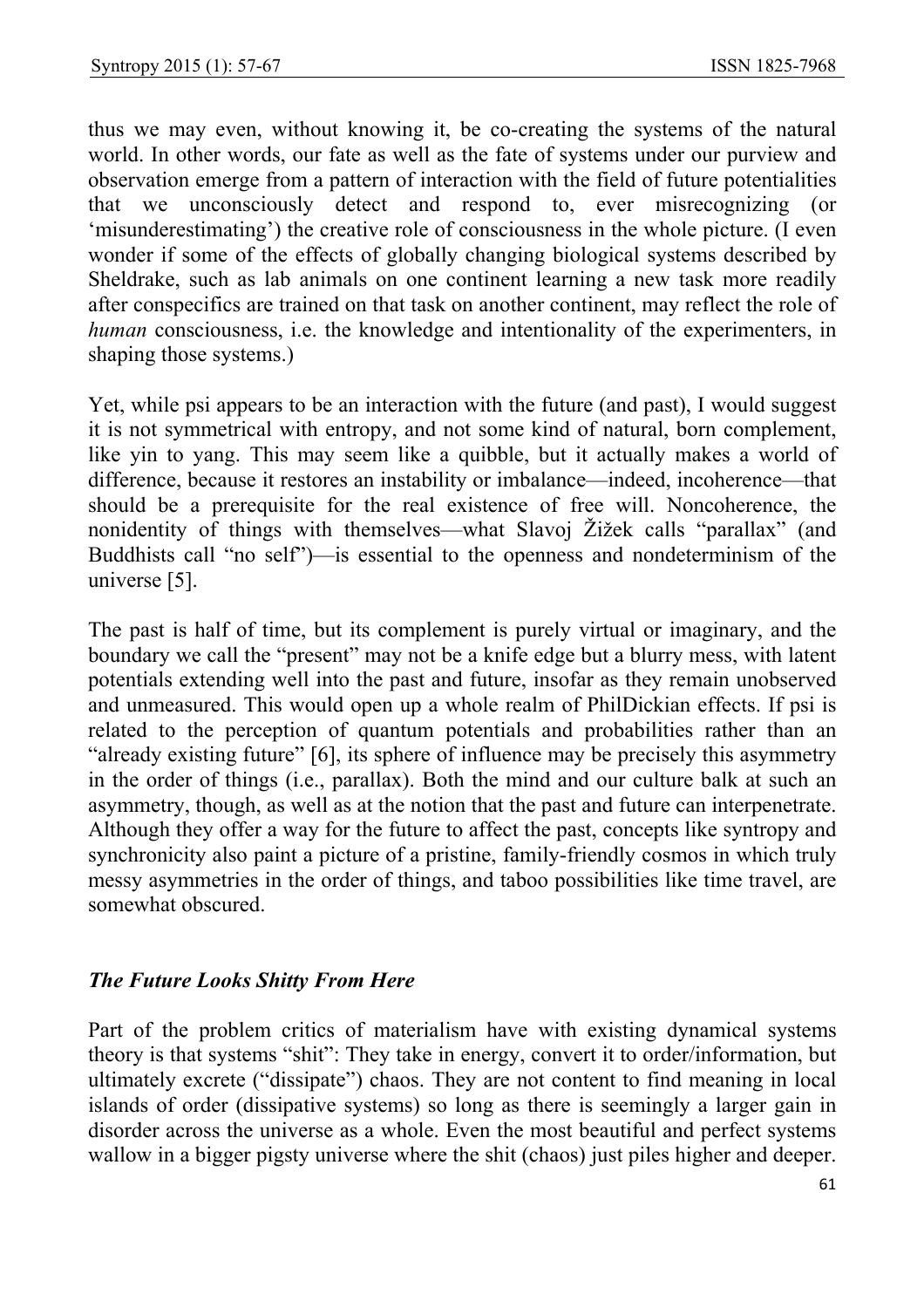In a purely classical universe, that shit would indeed ultimately swallow and engulf the whole.

Quantum physics is not as interested in this classical "future" and "past," as demarcated neatly on some dimensional timeline, as it is in the distinction between the Actual and the Potential, or what I like to think of as the *Is* and the *Not Yet*. At any given point in time, from the standpoint of an observer, the past may be a goodenough proxy for the Is, or what has been "collapsed" through observation, but in fact even the landscape of the Is is permeated by the Not Yet in the form of vast reserves of unobserved and thus uncollapsed potential that remain out of view, just under the skin of the visible universe—like Schrodinger's cats trapped in the walls. This may help account for various retrocausal effects seen in laboratories, such as the rather mind-bending experiments of Helmut Schmidt, in which subjects affected a random number generator *in the past* via their intention [7]; according to Henry Stapp, it may also account for Benjamin Libet's paradoxical findings that seemed to disprove the existence of conscious will [8].

That latent Not Yet in quantum physics is often described as a spread-out "smear" of potentials existing in a state of quantum superposition. Thus we should not miss how disgusting the world of unactualized potentiality is: Isn't that "smear" a little bit like the pigsty future promised by classical thermodynamics? When you think about it, unactualized potentials are the ultimate mess; it is only when consciousness engages in observation that that mess is "cleaned up" so to speak, to become something real and solid and shiny and pristine and definite. Mentally intervening or meddling in the not-yet-actual via psi, though, is basically wallowing in that disgusting gray smear of quantum possibility.

The syntropy model with its future attractors drawing us toward them with love sort of bowdlerizes the disgusting-sounding possibilities latent in quantum physics (and psi), by replacing the indeterminate gray smear with an "already existing future" that sounds nice and pleasantly ordered. But I think the syntropists (and Platonists, and Jungians) needn't worry: Consciousness itself is bound to transform the from-heredisordered-looking future into some kind of order and information, even if there's no way to predict what that order will look like.

And we do home in on that future precognitively. But that precognitive engagement with our future potential actually trespasses on taboos even more basic than the scatological: Psi, insofar as it is 'intercourse' with the hidden Not Yet under the skin of reality, is basically the temporal equivalent of incest: fundamentally prohibited, and declared "impossible" because we just don't want to have to form a mental picture of something that is deeply, deeply awkward.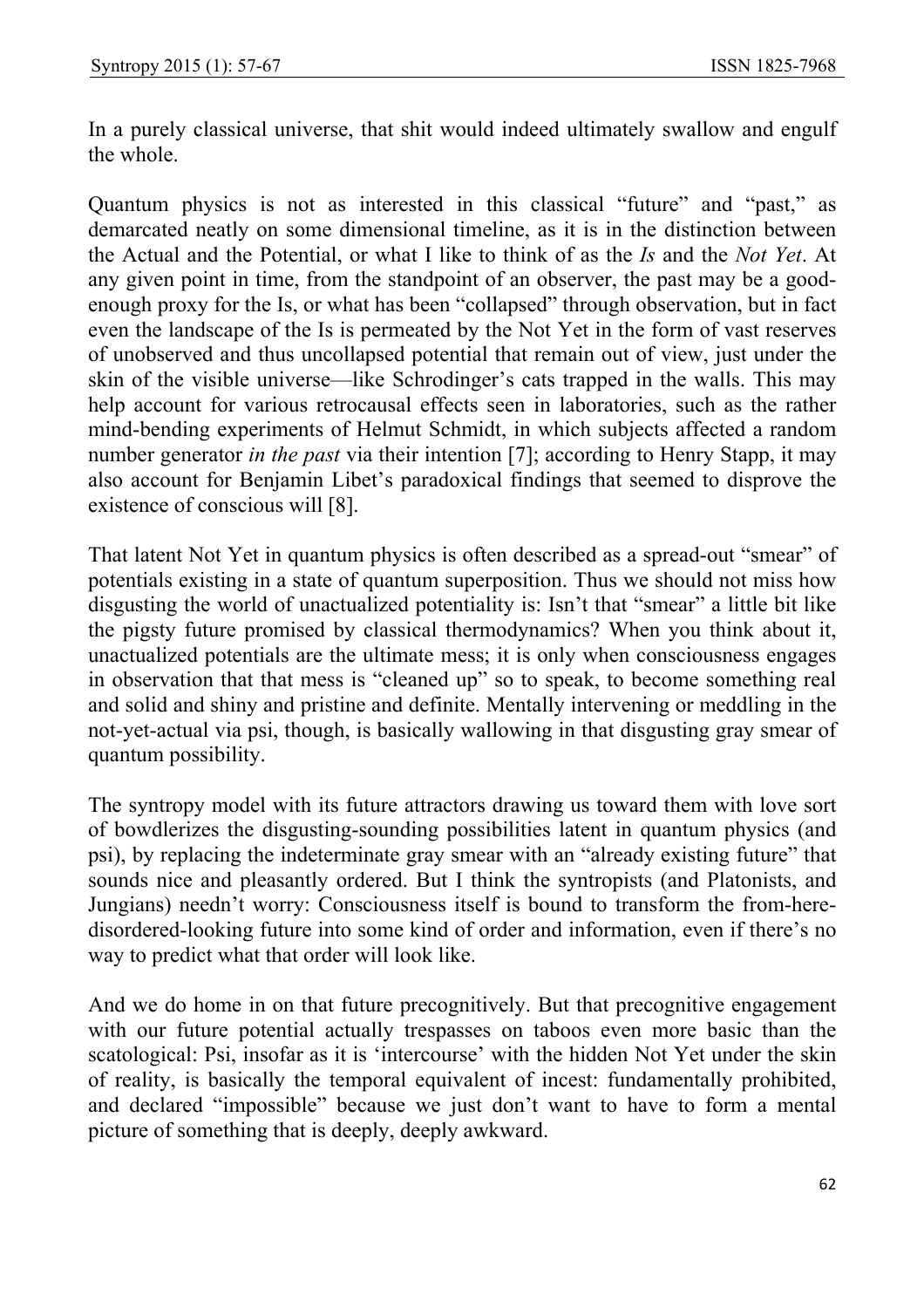### *Time and the Oedipus Complex*

Even if we are 'intellectually' on board with the notion of precognition, some part of us balks at the perversity of a universe that includes information (let alone objects and people) traveling backward in time. The perversity of time travel is, I think, the real meaning of the myth of Oedipus.

The ancients reckoned the forward, unidirectional, linear flow of time (chronos) through generations—the inevitable, always-forward-moving structure of kinship as well as the forward march of political regimes passed down via offspring. In a sense, kinship and politics were kind of equivalent to the second law of thermodynamics for us, something inexorable and irreversible, moving in a single direction, never flowing backwards, and *always basically getting worse* (thus always dramatized as tragedy). Thus a story about a prince taking the place of his own father and marrying his own mother is about the closest the ancient world had to a story about time travel and its paradoxes. Sophocles was basically Ancient Greece's Phil Dick.

That Oedipus was effectively a time traveler has long been part of the esoteric understanding of that myth. Consider the role of the Sphinx, whose riddle Oedipus correctly answers before he becomes King of Thebes. Sphinxes are symbolic guardians of Time. When HG Wells' Time Traveler (in *The Time Machine*) visits the distant future, for example, he finds that a great Sphinx structure has been erected more or less on the site of his laboratory. After his machine is confiscated, he must penetrate that structure to find it and return to Victorian England.

The way one defeats time is by reordering it, signaled by the "creature" in the Sphinx's riddle: What goes on four feet in the morning, two in the afternoon, and three in the evening? Viewers of the play knew the answer was "man," who first crawls, then walks upright, then moves with the aid of a cane; but the story implied that most "men" don't get the answer, and this ignorance is their Achilles heel, enabling the Sphinx (/Time) to defeat them. Oedipus was himself the completion of the riddle, in some sense; he walks with a limp, and his name means "swollen foot" (his father Laius and other male ancestors all also had names connoting "lame" or "limping"). Thus Oedipus was the sole human (pun intended) who walked upon only one (good) foot—thus completing the quaternity of the Sphinx's riddle, but further destroying its numerical sequence.

#### *Blindness and Enjoyment*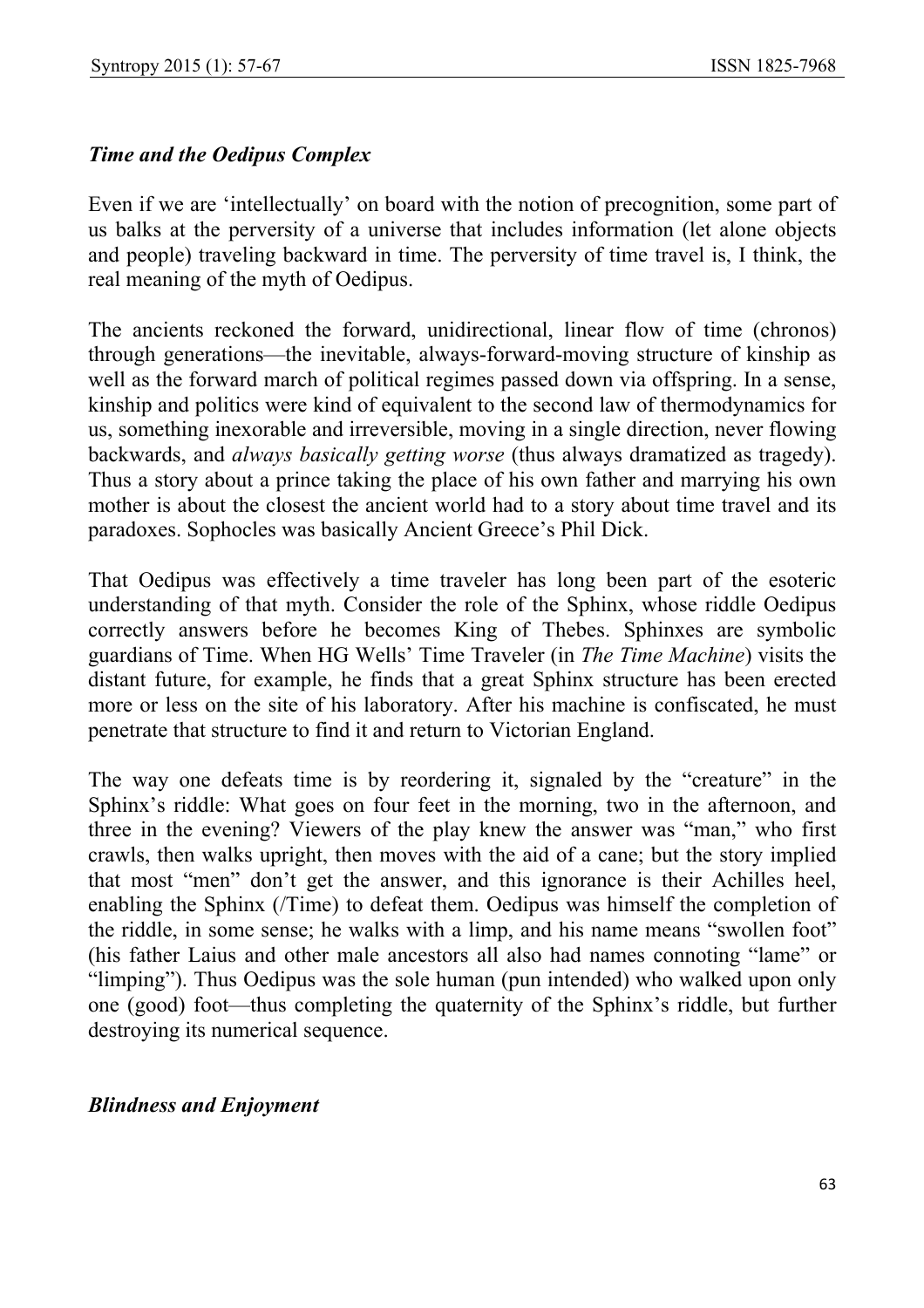Di Corpo and Vannini argue that emotions, principally love, are the cord drawing us toward future order. If I am right, it may be something more like *enjoyment* (or Lacanian *jouissance*) that transcends time and acts as the carrier of information from our future. (Love per se would be the special condition in which we experience enjoyment in common with other people—a unique problem at the heart of social existence and a crucial way in which psi guides and directs us toward others to reproduce and form complex social systems.) I have argued elsewhere, based on a metaphysically broadminded reading of Lacan and Žižek, that enjoyment must in some sense be "nonlocal" [9]; it is through repetition that a symptom acts as a mechanism amplifying the future's effect on the past and vice versa. Symptoms are atemporal/acausal formations within the sea of enjoyment. Hence the connection between prophecy, neurosis, art, and ritual/repetition [10].

Enjoyment, which "impossibly" connects the future to the past, is thus what turns psi into a psychoanalytic problem: The point is not merely that Oedipus "traveled into the past" by marrying his mother and killing his father; it is that he committed these crimes and *enjoyed* them, and only belatedly discovered what it was that he had been enjoying. His guilt was not over his actions but over his misrecognized enjoyment. Our ignorance as to our enjoyment (i.e., our blindness to it) allows both the past and future to affect our lives in uncanny and seemingly "impossible" ways like synchronicity.

Oedipus's self-blinding upon discovering his crime is always seen as a kind of dramatic literalization of his own blindness at not having heeded various prophecies, like those of the blind Tiresias—another character who (psychically, in this case) "travels through time." It suggests a secret connection or even identity between these two figures: They are two sides of the same coin. The past and future cannot affect the present except insofar as we are blind to our true enjoyment; they derive their power (and ability to travel through time and space, their nonlocal "cloaking" from the eyes of Heisenberg) from being unseen and unknowable—at least by the persons they most closely affect. Hence prophets are, at least figuratively, blind; and we are largely blind to psi's actions (and enjoyment) in our lives.

Various fundamental philosophical conundrums effectively "hobble" or at least severely restrict psi, including the Platonic inability to know what we don't know [11]. This as well as other factors, such as the "perverse" fact that penetrating the veil of time involves secret/disavowed enjoyment, may *tend* to work against individually "knowing the future" in a literal or actionable way.

Ordinarily, the future seeps into our consciousness to the degree that we misinterpret it, and our most vivid foreknowledge is only verified after the fact, in dreams, artworks, and other nonliteral "transmissions" that usually don't seem very useful in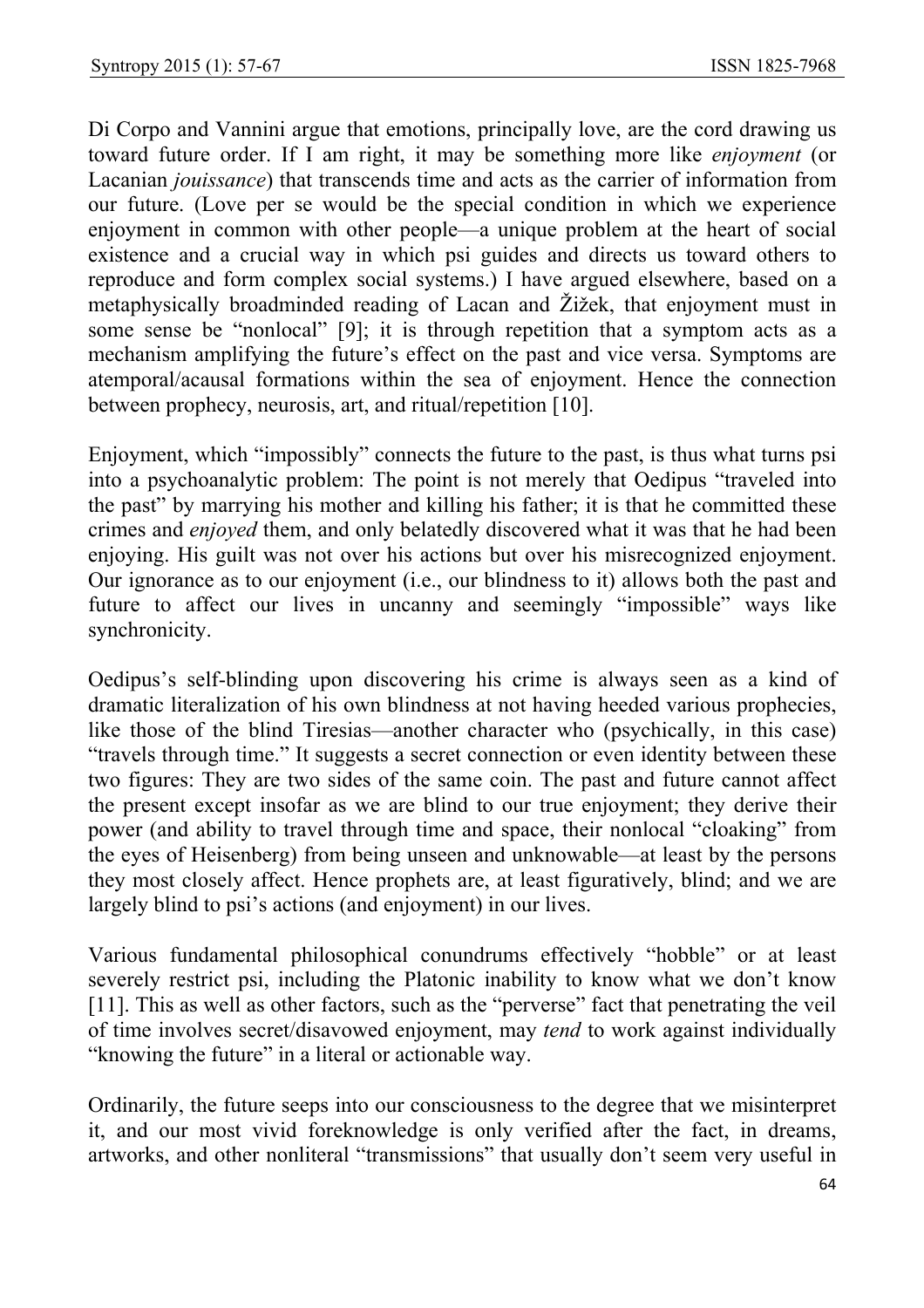consciously altering our course or changing our destiny. By the same token, when psi does provide premonitions or warnings we heed, the status of those "predictions" as information may evaporate because we have no way to verify them (except in vivid cases like airplane crashes or ocean liner sinkings). How many of our dreams tell of future events that might have occurred but didn't, because we live in an open, nondeterministic universe? Psi may always be visible only in a very narrow band at the edge of our conscious awareness.

The methods devised in the 1970s at Stanford Research Institute to amplify the psi signal and make it efficacious in the real world involved protocols to work around these types of problems. Remote viewers must be "blind" (in the figurative, experimental sense) to the target, first of all. Thus psi really only works in groups of at least two, preferably three people, who possess different degrees of knowledge about the target or question to which an answer is sought. Also, the rigid formalistic protocol itself works to distract and occupy the conscious mind so that psi information can be received more easily via unconscious channels. And, most importantly, confirmation is necessary, which may be understood as providing the insecure psi mind with rewards (like sardines to condition the behavior of a dolphin) or may be understood as the actual target of remote viewing, if we accept the possibility that it may in fact just be precognizing our own future states of enjoyment/reward. (In his book *Limitless Mind*, Russell Targ considers feedback a usually essential part of Remote Viewing; although, in considering this question of its necessity, he does cite a few experiments that seem to show successful remote viewing in the absence of feedback [12].)

# *From Syntropy to Parallax*

So to sum up: Order not only arises provisionally, contingently, within the "doomed" chaotic system described by classical thermodynamics, but also hovers over and lurks within it as consciousness in its constant interaction with unrealized potentiality. Syntropy, like certain other concepts in post-materialist thought, might best be understood as an umbrella term covering various entropy-defeating phenomena in their as-yet mostly unmapped interaction, rather than as a reified principle or force all its own. I'm not sure Di Corpo and Vannini mean to suggest that that syntropy is actually causative, any more than Jung meant to imply that about synchronicity, yet these concepts are susceptible to that interpretation, and certainly Jung's concept (which suffered from vagueness) has been 'perverted' in that way over the years.

Einstein can serve as a warning about the haste to add new principles when we don't immediately like what we see about reality. He felt that the picture of the universe in disequilibrium that his own theories led to require a new yet-undiscovered principle,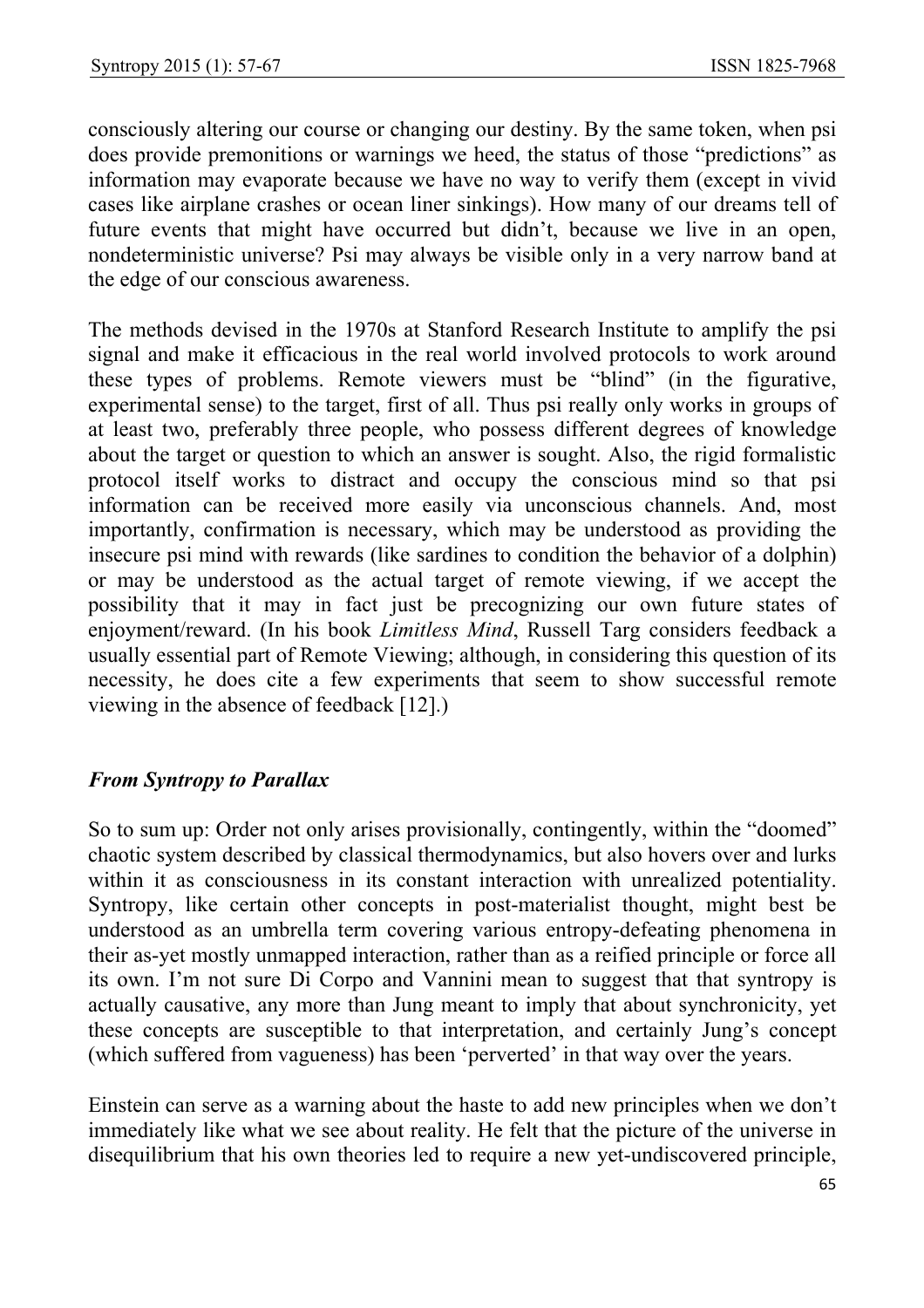so he postulated a "cosmological constant" to make the equations add up in a more intellectually and aesthetically congenial way. There was no evidence for such a thing, and later he regarded this as the biggest blunder in his career (although new theories of dark energy do sort of harken back to it). The physical laws we know about may not be the only ones, and as Sheldrake importantly argues, they may not actually be set in stone [13]; but they still may be able to do the job. Quantum physics seems like it provides what we need, particularly given that it not only allows but actually requires precisely what was missing in the classical universe: a role for consciousness, and the possibility of causal interactions that defy our commonsense understandings of space-time.

Part of what keeps us from embracing the discomfiting parallax and asymmetry of things is our sense of meaning as a kind of equals sign. Meaning in this sense collapses when we replace the Minkowski glass-block universe (where the future already exists) with a state of radical indeterminacy. In lived fact, there is no meaning, just a succession of states within a larger turbulent, looping flow. Those states appear "meaning-like" in hindsight, when we imagine time as flattened and static, but that fiction of meaning is a screen masking the acausal obscenities I described.

Fortunately the unconscious, which has no sense of time, cannot be offended by the outrageous paradoxes and perversions that enable quantum physics—and psi—to work.

#### **Notes**

1. Di Corpo, U. and Vannini, A. (2015). *Syntropy: The Spirit of Love*. Princeton, NJ: ICRL Press.

2. Jung, C. (1960). *Synchronicity: An Acausal Connecting Principle*. Princeton, NJ: Princeton University Press.

3. Jantsch, E. (1980). *The Self-Organizing Universe*. Oxford, UK: Pergamon Press.

4. Wargo, E. (2015). "Coincidence, Chaos, and Archetypes in Our Science-Fictional World." The Nightshirt. See: http://thenightshirt.com/?p=2460.

5. Žižek, S. (2006). *The Parallax View*. Cambridge, MA: MIT Press.

6. Wargo, E. (2015). "What Lies Under the Skin?—Psi and the Physics of Indeterminacy." The Nightshirt. See: http://thenightshirt.com/?p=3198.

7. See Braud, W. (2003). *Distant Mental Influence*. Charlottesville, VA: Hampton Roads.

8. Stapp, H. (2015). "A Quantum-Mechanical Theory of the Mind/Brain Connection." In Kelly, E.F., Crabtree, A., and Marshall, P., eds., *Beyond*